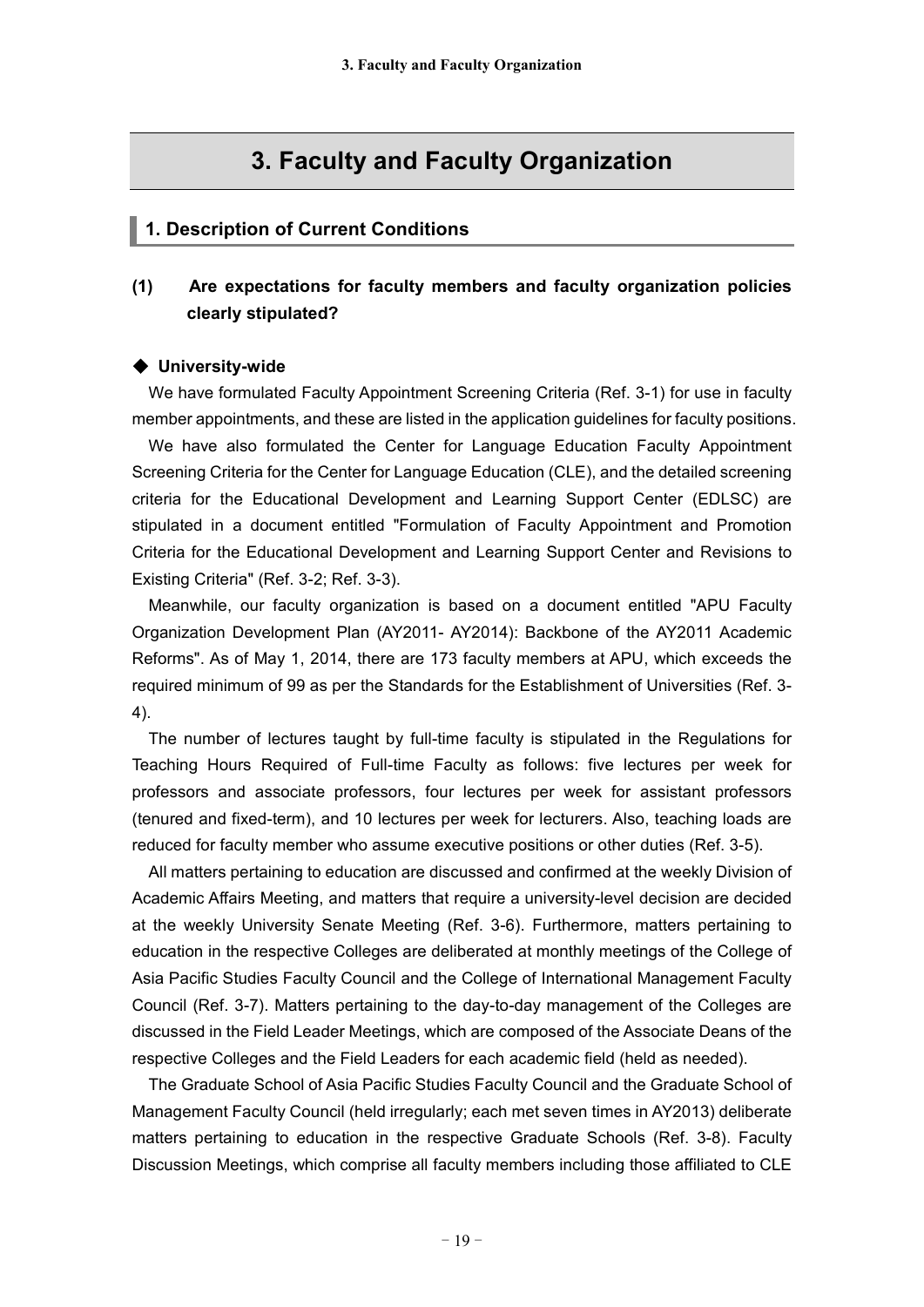and EDLSC, are held monthly as a way to share necessary information.

Matters pertaining to research are discussed weekly at the International Cooperation and Research Division Meeting, while matters concerning the Ritsumeikan Center for Asia Pacific Studies (RCAPS) are discussed at meetings of the RCAPS Steering Committee (held irregularly; met 23 times in AY2013). Matters that need to be decided at the university level are handled at the weekly University Senate Meeting. Necessary matters are also reported or discussed at monthly Faculty Discussion Meetings.

#### ◆ **College of Asia Pacific Studies**

In accordance with the university-wide screening criteria, the Personnel Affairs Committee, a university-level body, plays the central role in formulating faculty recruitment policies for the College of Asia Pacific Studies (APS) each time they are needed. Each round of faculty recruitment is deliberated based on the faculty organization and disciplinespecific needs at that point in time, but something unique to APS is that, in recent years, announcements of faculty openings have stated that in addition to field-specific expertise "candidates who are experts on a specific region of the Asia Pacific and whose teaching and research achievements focus on that region will be preferred." By indicating this common expectation under the list of preferred qualities, we strive to recruit faculty who are suitable for APS.

APS is administered by one Dean, one Associate Dean and five Field Leaders, and consistency is maintained by convening the various meetings mentioned earlier, namely, the Field Leader Meeting, the Faculty Council, the Division of Academic Affairs Meeting and the University Senate Meeting.

#### ◆ **College of International Management**

In accordance with the university-wide screening criteria, the Personnel Affairs Committee also plays a central role in formulating faculty recruitment policies for the College of International Management (APM) each time they are needed. Each round of faculty recruitment is deliberated based on the faculty organization and discipline-specific needs at that point in time, but since APM is currently in the process of obtaining accreditation from AACSB, it has been selecting faculty who also satisfy the AACSB's standards for skills and qualifications since AY2009 (Ref. 3-9). The same also applies to part-time lecturers (Ref. 3- 10).

APM is administered by one Dean, two Associate Deans and six Field Leaders, and consistency is maintained by convening the various meetings mentioned earlier, namely, the Field Leader Meeting, the Faculty Council, the Division of Academic Affairs Meeting and the University Senate Meeting.

#### ◆ **Graduate School of Asia Pacific Studies**

Faculty members affiliated to APS who possess certain qualifications can teach subjects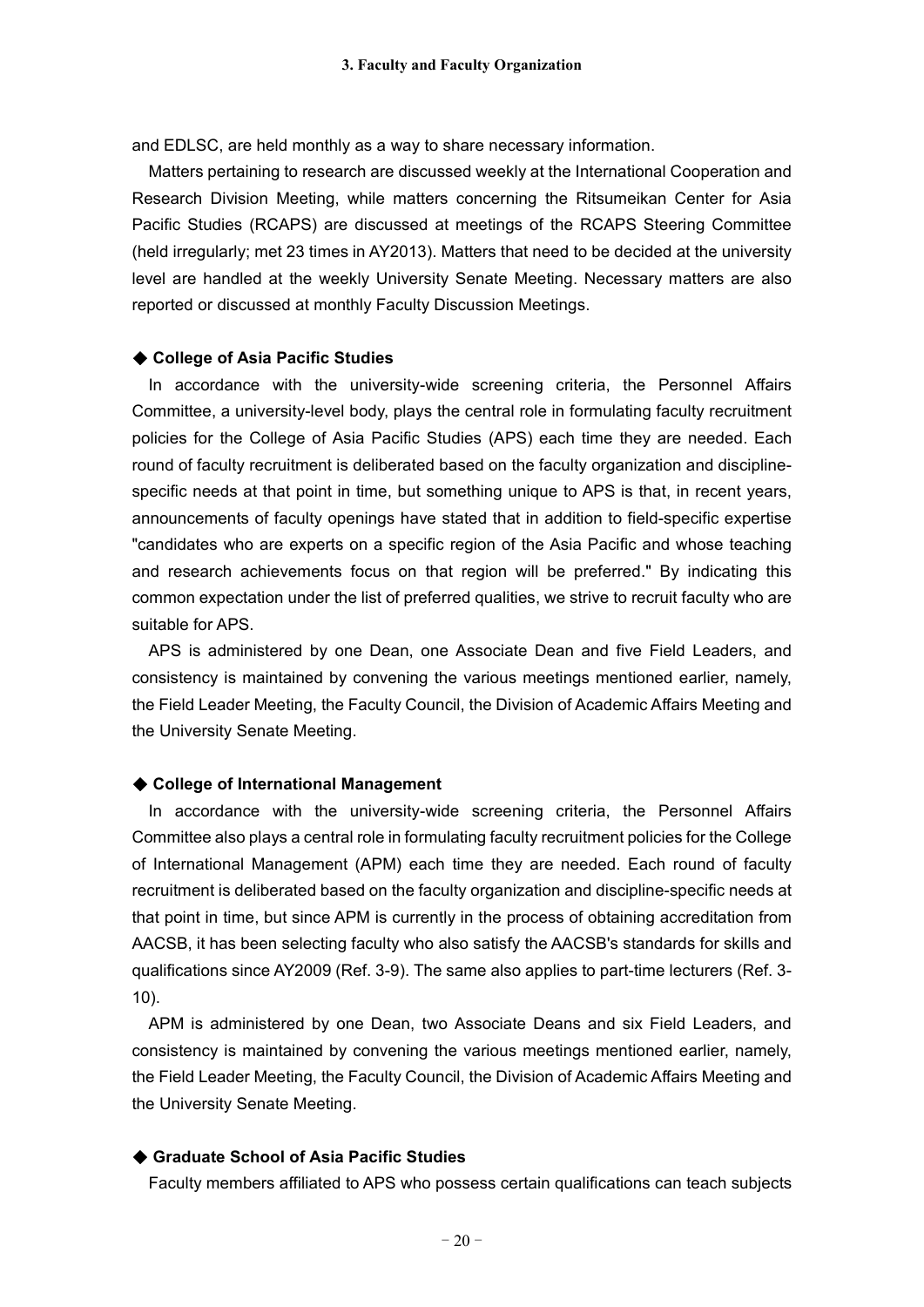in the Graduate School of Asia Pacific Studies (GSA). The skills and qualities required of those faculty are described in detail under the heading entitled "Is the faculty organization in place appropriate for the curriculum in each college or graduate school etc.?"

GSA is administered by one Dean (who serves concurrently as the Dean of APS), one Associate Dean (in charge of graduate school affairs) and five Field Leaders, and consistency is maintained by convening the various meetings mentioned earlier, namely, the Field Leader Meeting, the Graduate School Faculty Council, the Division of Academic Affairs Meeting and the University Senate Meeting.

#### ◆ **Graduate School of Management**

Faculty members affiliated to APM who possess certain qualifications can teach subjects in the Graduate School of Management (GSM). The skills and qualities required of those faculty are described in detail under the heading entitled "Is the faculty organization in place appropriate for the curriculum in each college or graduate school etc.?"

GSM is administered by one Dean (who serves concurrently as the Dean of APM), one Associate Dean (in charge of graduate school affairs) and six Field Leaders, and consistency is maintained by convening the various meetings mentioned earlier, namely, the Field Leader Meeting, the Graduate School Faculty Council, the Division of Academic Affairs Meeting and the University Senate Meeting.

# **(2) Is the faculty organization in place appropriate for the curriculum in each college or graduate school etc.?**

#### ◆ **University-wide**

As shown in the table in "II. Faculty Organization" in the University Basic Data, we recruit and retain faculty in accordance with Faculty Organization Development Plans and currently have more full-time faculty than stipulated in the Standards for the Establishment of Universities (Ref. 3-4). The age distribution of full-time faculty is as shown in Table 2 in the University Data Book, and there are no major imbalances.

With regard to nationality, we have a policy in place—one of the "Three 50s"—to secure at least 50% of faculty from outside of Japan in order to realize our mission and purpose. At present, there are 173 faculty members from 24 countries, and the non-Japanese faculty ratio is 50.3%.

To determine faculty suitability for subjects, we enclose a list of subjects offered at APU with application materials and ask applicants to indicate which subjects they can teach. We also require applicants to conduct mock lectures as part of the interview process to verify the extent to which they can teach APU subjects. After appointment, faculty assignments are confirmed along with a subject offering policy every academic year in the fall in the Division of Academic Affairs Meeting, University Senate Meeting and Faculty Council based on a proposal. This process ensures that faculty members are suited to teach their subjects.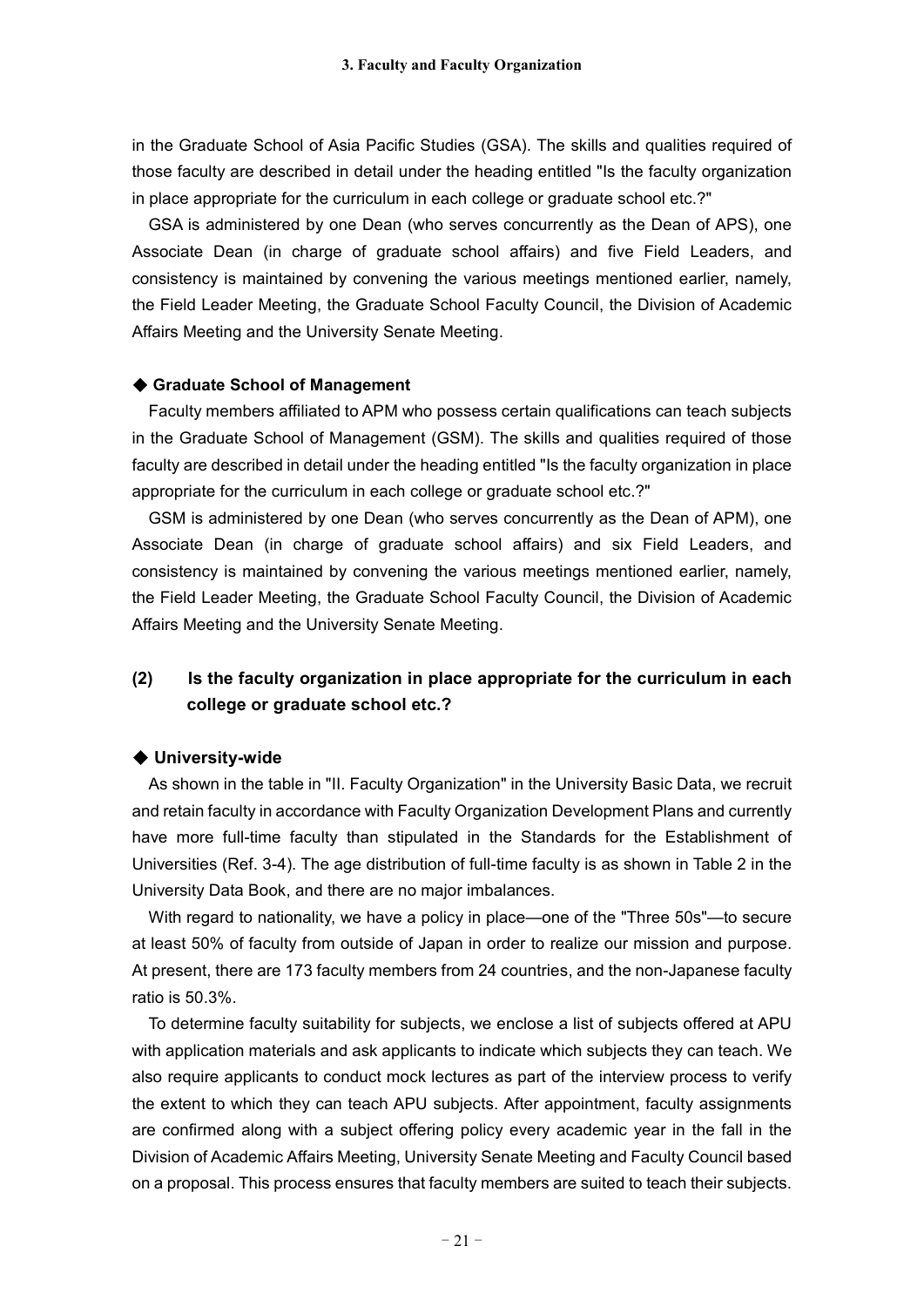With regard to graduate subject instructor qualification screening criteria, a document entitled "Reformulation of the Graduate School Instructor Qualification Screening Criteria" stipulates screening criteria for supervising research and teaching lectures in the doctoral program (i.e., D+ and D qualifications) and criteria for supervising research and teaching lectures in the master's program (i.e., M+ and M qualifications). A policy is in place to rescreen these qualifications once every five years (Ref. 3-11). Qualification Screening Committees are chaired by the Vice President of Academic Affairs and are composed of the Deans and Associate Deans of the Graduate Schools, executives from the Division of Academic Affairs and the Division of International Cooperation and Research, and expert members, that is, faculty members with expertise related to the field of the faculty member being screened.

As of May 1, 2014, 100 faculty can supervise research and 17 faculty can assist in supervising research, which exceed the required numbers of 16 research supervisors and 9 assistant research supervisors stipulated in the Standards for the Establishment of Graduate Schools (Table 2, Basic University Data).

#### ◆ **College of Asia Pacific Studies**

The current faculty organization for APS is as shown in Table 2 of the University Data, and faculty are recruited and retained in accordance with Faculty Organization Development Plans. Overall, the average age of faculty in APS is slightly older, but there are no major imbalances (Ref. 3-4).

In addition to university-wide initiatives, faculty suitability for subjects is ensured by having Field Leaders, i.e., the persons responsible for each area of study, check syllabi every semester and confirm that subject content and the curriculum as a whole are in alignment.

#### ◆ **College of International Management**

The current faculty organization for APM is as shown in Table 2 of the University Data, and faculty are recruited and retained in accordance with Faculty Organization Development Plans. Overall, the ratio of faculty of late 50s is higher, but there are no major imbalances (Ref. 3-4).

In addition to university-wide initiatives, faculty suitability for subjects is ensured by having Field Leaders, i.e., the persons responsible for each area of study, check syllabi every semester and confirm that subject content and the curriculum as a whole are in alignment.

#### ◆ **Graduate School of Asia Pacific Studies**

The composition of GSA faculty as of April 2014 is as follows and satisfies the faculty numbers required by the Standards for the Establishment of Graduate Schools. All education and research in GSA is conducted in English, and the ratio of non-Japanese faculty members is higher than that at the undergraduate level.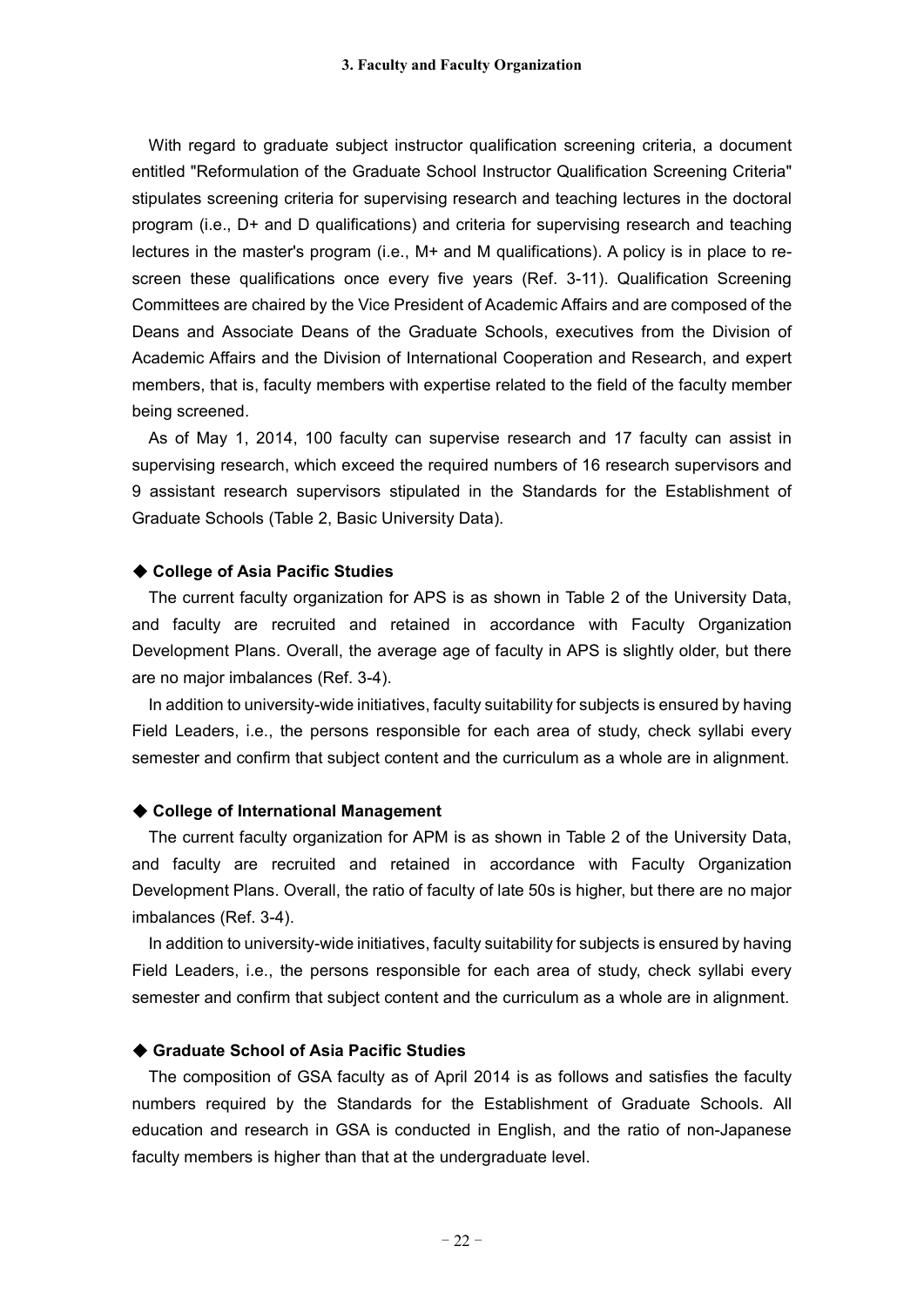|                           | No. of Faculty             | Remarks             |
|---------------------------|----------------------------|---------------------|
| Master's Program          | 17                         | Intake capacity: 30 |
| Major in Asia Pacific     | (including 8 non-Japanese) |                     |
| <b>Studies</b>            | faculty)                   |                     |
| Master's Program          | 35                         | Intake capacity: 90 |
| Major in International    | (including 19 non-         |                     |
| <b>Cooperation Policy</b> | Japanese faculty)          |                     |
| Doctoral Program          | 39                         | Intake capacity: 30 |
| Major in Asia Pacific     | (including 26 non-         |                     |
| <b>Studies</b>            | Japanese faculty)          |                     |

### ◆ **Graduate School of Management**

In addition to the graduate instructor qualification screenings mentioned earlier, GSM has formulated an AACSB standard-compliant document called "Internal Regulations on the Administration of Graduate School Instructor Qualifications (Graduate School of Management)", and it decides graduate instructor qualifications in accordance with these internal regulations (Ref. 3-12).

As of April 2014, GSM, with its intake capacity of 80, has 26 faculty members (14 of whom are non-Japanese), thus satisfying the faculty numbers required by the Standards for the Establishment of Graduate Schools. All education and research in GSM is conducted in English, and the ratio of non-Japanese faculty members is higher than that at the undergraduate level.

### **(3) Is faculty recruitment, hiring and promotion conducted adequately?**

### ◆ **University-wide**

Matters pertaining to the appointment and promotion of faculty members are set forth in the Ritsumeikan Asia Pacific University Appointment and Promotion Regulations for Faculty Members, and we also have detailed screening criteria for appointments and promotions (Ref. 3-13).

With regard to appointment, we have formulated the Faculty Appointment Screening Criteria as well as documents entitled "Formulation of Faculty Appointment Screening Criteria and Faculty Promotion Screening Criteria for the Center for Language Education" and "Formulation of Faculty Appointment and Promotion Criteria for the Educational Development and Learning Support Center and Revisions to Existing Criteria". Also, the Personnel Affairs Committee confirms the faculty candidate interview framework every academic year. (Ref. 3-1; Ref. 3-2; Ref. 3-3).

Matters pertaining to promotions are clearly stipulated in the Faculty Promotion Screening Criteria as well as documents entitled "Formulation of Faculty Appointment Screening Criteria and Faculty Promotion Screening Criteria for the Center for Language Education"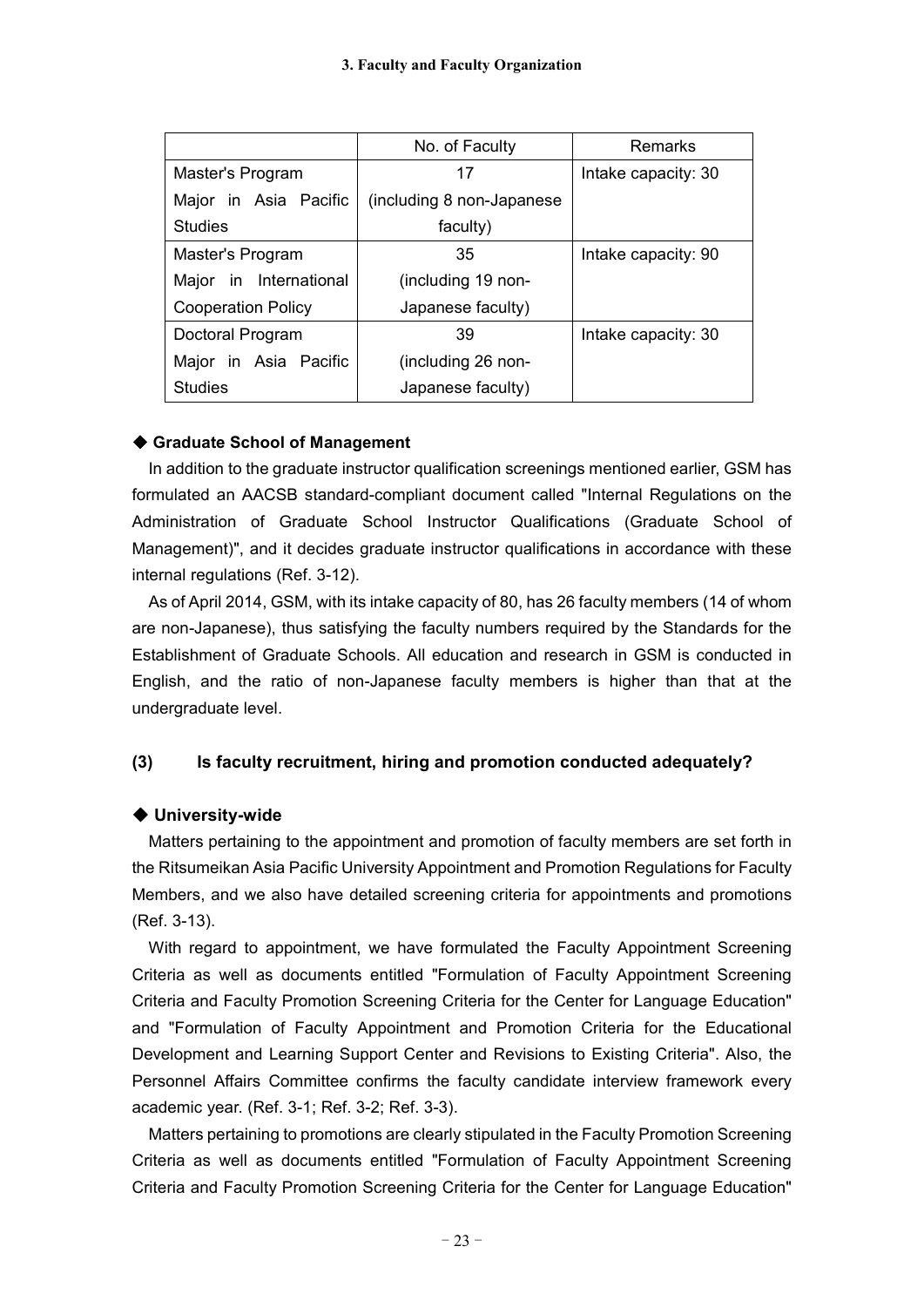and "Formulation of Faculty Appointment and Promotion Criteria for the Educational Development and Learning Support Center and Revisions to Existing Criteria" (Ref. 3-1; Ref. 3-2; Ref. 3-3).

The procedures for all appointments are overseen by a university-level Personnel Affairs Committee, which is composed of the President, the Vice Presidents, the College Deans, the Center for Language Education Director and the Dean of Academic Affairs. Faculty Recommendation Committees are established to screen individual candidates for appointment and make recommendations to the Personnel Affairs Committee. The Dean of Academic Affairs or a College Dean chairs each Faculty Recommendation Committee, which is composed of at least three members including members of the Personnel Affairs Committee and faculty members from the field of appointment.

APU also has a tenure track system under which faculty hired as five-year fixed-term faculty are screened in their third or fourth year to determine if they are eligible to switch their status to that of a tenured faculty member. The Screening Criteria for Status Switch to Tenure clearly stipulate the basic conditions for tenure (e.g., education, and achievements in teaching, research and university service etc.) (Ref. 3-14).

This system is beneficial to both the university and faculty members as it 1) allows outstanding young researchers to develop a clear career plan, 2) encourages young faculty to conduct continuing research, and 3) enables the university to hire faculty suited to the university. Established in September 2008, this system is now a firmly rooted part of APU.

#### ◆ **College of Asia Pacific Studies**

The College conducts appointments and promotions in accordance with the basic principles mentioned earlier. In AY2014, APS hired three new faculty members, and there were no faculty members eligible for promotion.

#### ◆ **College of International Management**

The College conducts appointments and promotions in accordance with the basic principles mentioned earlier. In AY2014, APM hired one new faculty member and promoted three faculty members.

#### ◆ **Graduate School of Asia Pacific Studies**

GSA faculty serve concurrently as APS faculty, so taking into account graduate school subject offerings and instructor assignments, we keep in mind the aforementioned graduate instructor qualifications when recruiting and appointing new faculty in accordance with common guidelines stipulated for the entire university. When we hire part-time lecturers to teach graduate school subjects, we screen their teaching and research achievements in accordance with the graduate instructor qualifications.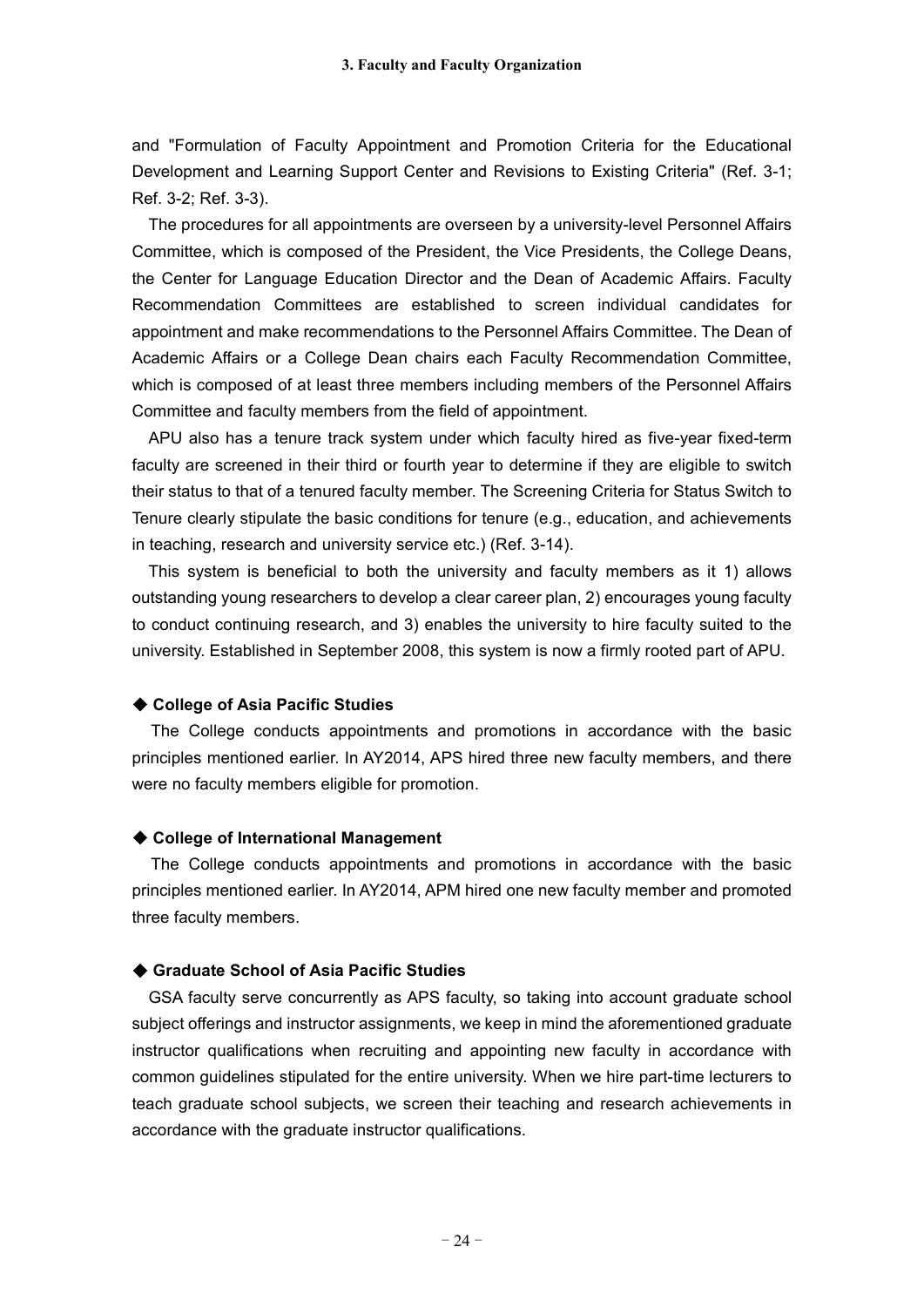### ◆ **Graduate School of Management**

GSM faculty serve concurrently as APM faculty, so taking into account graduate school subject offerings and instructor assignments, we keep in mind the aforementioned graduate instructor qualifications when recruiting and appointing new faculty in accordance with common guidelines stipulated for the entire university. When we hire part-time lecturers to teach graduate school subjects, we screen their teaching and research achievements in accordance with the graduate instructor qualifications.

### **(4) Are there measures in place to improve faculty qualifications?**

### ◆ **University-wide**

#### 1) Training programs

Since APU's basic policy is to maintain a multicultural environment with one-to-one ratios of international to domestic students and Japanese to non-Japanese faculty, we provide new faculty with a rich array of training programs to ensure a smooth transition to the university. In addition to explaining the curriculum, educational systems, campus environment, and facilities and equipment usage, orientations seek to develop an understanding of APU's basic concepts and history as well as the fact that the university was founded with tremendous support from Oita Prefecture and Beppu City. In light of this, we encourage new faculty to participate in activities that contribute to the community, one of our focal areas, and we explain, in both Japanese and English, APU's role as a leader in the internationalization of Japan's higher education.

The faculty training programs we offer are listed below; these are held annually in a wellplanned manner.

| Period            | Details                                                         |  |
|-------------------|-----------------------------------------------------------------|--|
| <b>April 2013</b> | Training on the protection of personal information (new faculty |  |
|                   | orientation)                                                    |  |
| <b>April 2013</b> | Harassment prevention training (new faculty orientation)        |  |
| September         | Harassment prevention training for faculty and staff advisors   |  |
| 2013              | (held jointly with Ritsumeikan University)                      |  |
| September         | Training on the protection of personal information (new faculty |  |
| 2013              | orientation)                                                    |  |
| September         | Harassment prevention training (new faculty orientation)        |  |
| 2013              |                                                                 |  |
| December          | LGBT (sexual minority) training                                 |  |
| 2013              |                                                                 |  |

2) Faculty Assessment System

At APU, to realize our mission and purpose, we recruit faculty of many different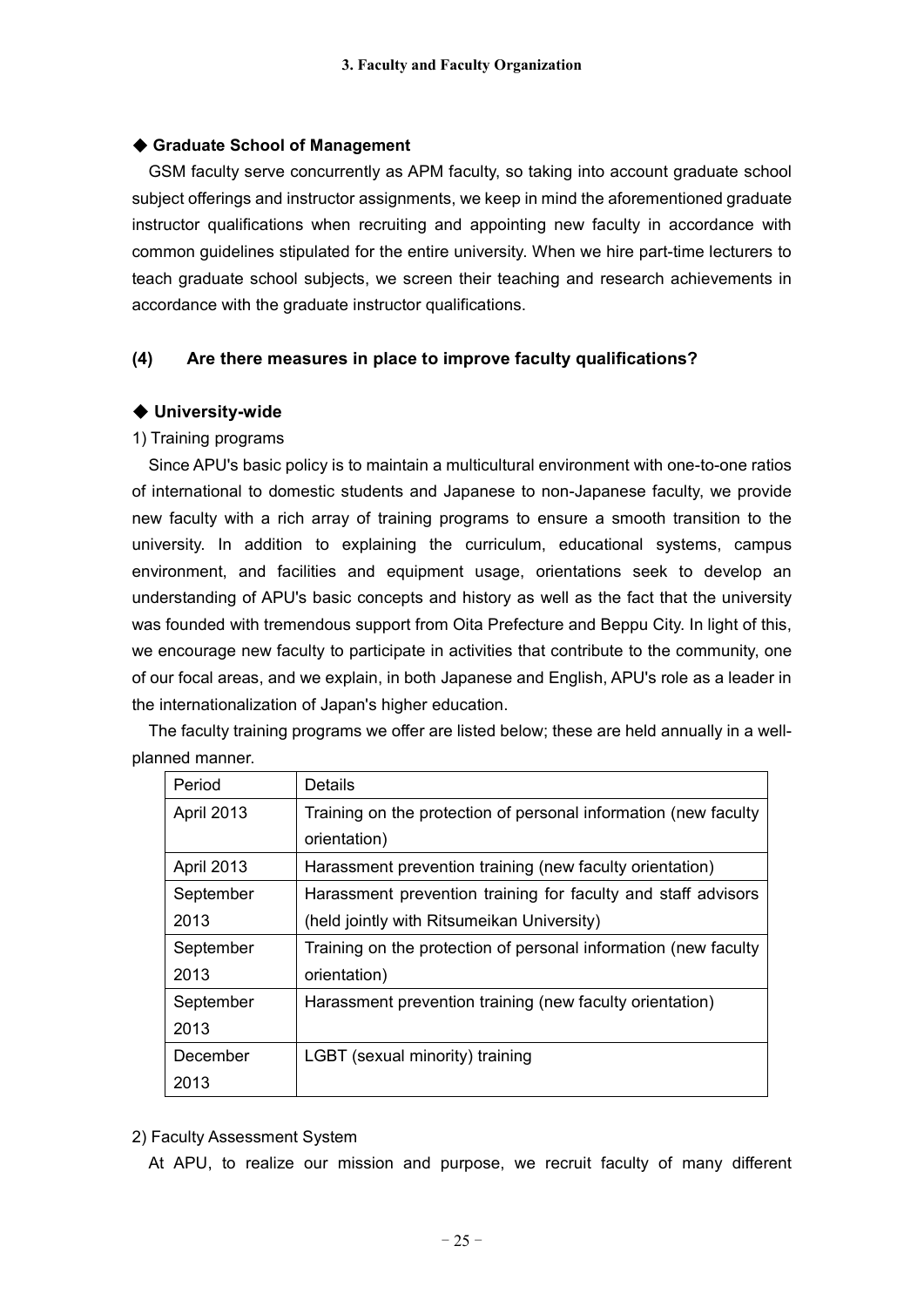nationalities to teach and conduct research activities. We also operate a Faculty Assessment System to assess both organizational activities and the activities of individual faculty members in an effort to improve the quality of education and research (Ref. 3-15; Ref. 3-16). The following is an outline of the system.

Assessment for Each Field

Assessments are conducted in three fields: Teaching, Research, and Community Service. Faculty who post outstanding achievements in each field are awarded, and those award recipients with particularly outstanding achievements are selected to receive special awards. Award recipients also receive an assessment bonus. Additionally, the faculty member selected for the special award in the Teaching Field is granted the right to apply for a Teaching Promotion Initiative, while the faculty member selected for the special award in the Research Field is granted the right to a Faculty Assessment Special Award Research Subsidy (to be used to subsidize publication or research) as well as priority to apply for Academic Development Leave (a period of paid research leave to be used for research or academic activities).

Awards for Contributions to University Service

Faculty deemed by the executives to have made excellent contributions to university service are nominated for Awards for Contributions to University Service, and the award recipients are decided by the Faculty Assessment Committee. Award recipients also receive an assessment bonus.

Education Quality Promotion Incentive

The Education Quality Promotion Incentive is designed to encourage faculty to improve the quality of their teaching. The Faculty Assessment Committee stipulates the Target Line, a set of conditions that all faculty are expected to meet, and those who meet the Target Line are granted a bonus of ¥100,000. In AY2014, the Target Line consisted of two conditions: the implementation of the Class Evaluation Survey and the submission of a Class Evaluation Survey Review Sheet.

#### ◆ **College of Asia Pacific Studies**

The Dean of APS and the Vice President of Academic Affairs interview faculty who belong to the College using their faculty assessment results as a reference. In these interviews, faculty reflect on the teaching, research, community service and administrative duties they engaged in for the academic year in question, and careful counseling is provided with the Dean and Vice President informing each faculty member of their evaluation and future expectations.

#### ◆ **College of International Management**

The Dean of APM and the Vice President of Academic Affairs interview faculty who belong to the College using their faculty assessment results as a reference. In these interviews, faculty reflect on the teaching, research, community service and administrative duties they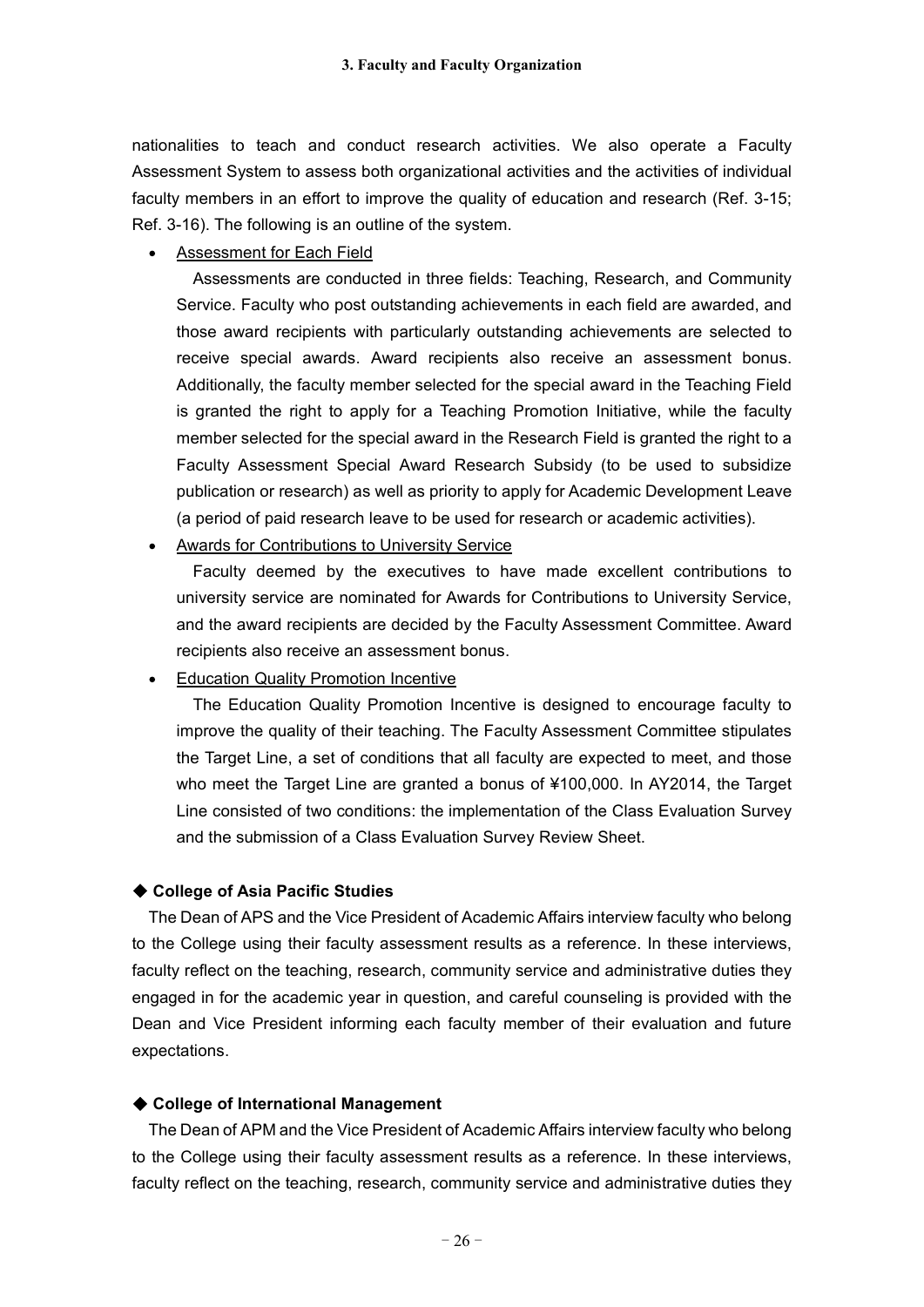engaged in for the academic year in question, and careful counseling is provided with the Dean and Vice President informing each faculty member of their evaluation and future expectations.

In APM, faculty are divided in to three categories—Academically Qualified (AQ), Professionally Qualified (PQ) and Others—which are based on the AQ/PQ Standards formulated as part of the AACSB accreditation project. Faculty are reviewed in accordance with these standards, and those who do not satisfy them receive advice and guidance from the Dean in a personal interview.

#### ◆ **Graduate School of Asia Pacific Studies**

Since GSA faculty serve concurrently as APS faculty, the Dean of GSA and the Vice President of Academic Affairs interview faculty who belong to the College using their faculty assessment results as a reference. With respect to the aforementioned graduate instructor qualification screenings, there is a policy mandating that faculty be re-screened once every five years, as stipulated in the document entitled "Reformulation of the Graduate School Instructor Qualification Screening Criteria", which allows them to accumulate teaching and research achievements (Ref. 3-11).

#### ◆ **Graduate School of Management**

GSM reviews faculty in accordance with the aforementioned AQ/PQ Standards, and those who do not satisfy them receive advice and guidance from the Dean in a personal interview held as part of the faculty assessment.

### **2. Assessment**

#### **(1) Items that are Showing Results**

#### ◆ **University-wide**

#### 1) Establishment of a university-wide Personnel Affairs Committee

A university-wide Personnel Affairs Committee chaired by the President handles faculty appointments. Having adopted a personnel affairs system that ensures optimal performance at both the College and university level, instead of a closed-off process conducted within the Faculty Council, we conduct stringent yet fair faculty appointments while ensuring candidates possess a certain level of teaching and research achievements.

#### 2) Realizing a 50% non-Japanese faculty member ratio

We have been able to successfully recruit talented young researchers from around the globe due to our system of international open recruitment, stringent checks of candidates' degrees, education and achievements, firmly established interviewing methods and a tenure track system. This has allowed us to maintain the 50% non-Japanese faculty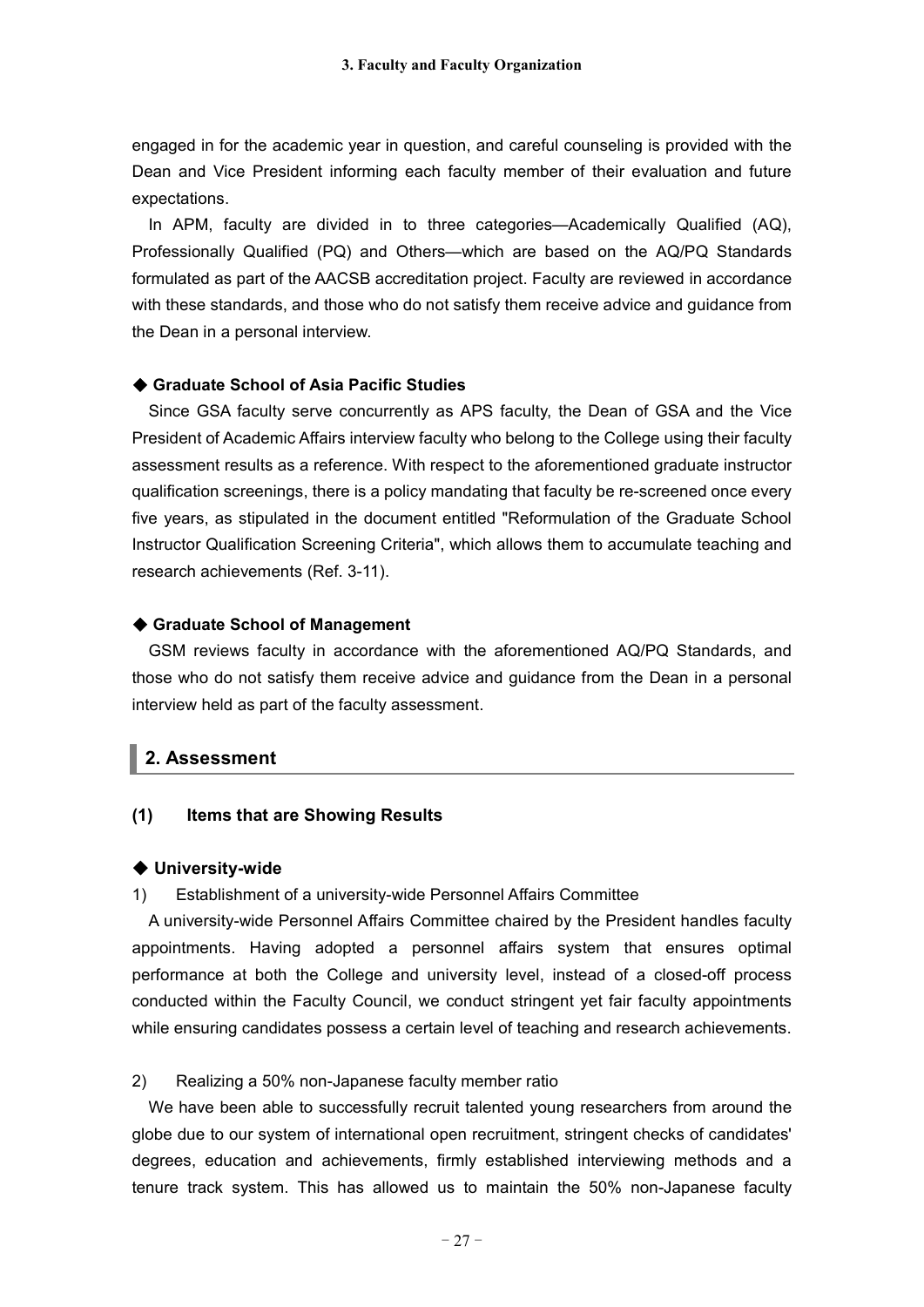member ratio that was stipulated as one of the Three 50s at the time of inception (Ref. 3- 17, p. 6).

### ◆ **College of International Management**

1) Ascertaining research achievements and improving of international compatibility

APM classifies faculty members into three categories based on the AQ/PQ Standards developed as part of the AACSB accreditation project, and every academic year, it ascertains each faculty member's research achievements and practical business achievements (Ref. 3-9).

### ◆ **Graduate School of Management**

2) Ascertaining research achievements and improving of international compatibility GSM classifies faculty members into three categories based on the AQ/PQ Standards developed as part of the AACSB accreditation project, and every academic year, it ascertains each faculty member's research achievements and practical business

### **(2) Areas for Improvement**

Nothing in particular

achievements (Ref. 3-9).

# **3. Strategic Direction for the Future**

### **(1) Items that are Showing Results**

### ◆ **University-wide**

1) Establishment of a university-wide Personnel Affairs Committee

We will continue working to match the research conducted by faculty candidates with societal demands, all while maintaining a university-wide faculty appointment scheme.

### 2) Realizing a 50% non-Japanese faculty member ratio

Going forward, we will strive to appoint faculty members by using international open recruitment and our tenure track system in order to maintain the 50% ratio of non-Japanese faculty.

### ◆ **College of International Management**

1) Ascertaining research achievements and improving of international compatibility

AACSB has decided to further refine its Academically Qualified (AQ) and Professionally Qualified (PQ) faculty standards, and APM aims to further improve its international compatibility by complying with these new standards.